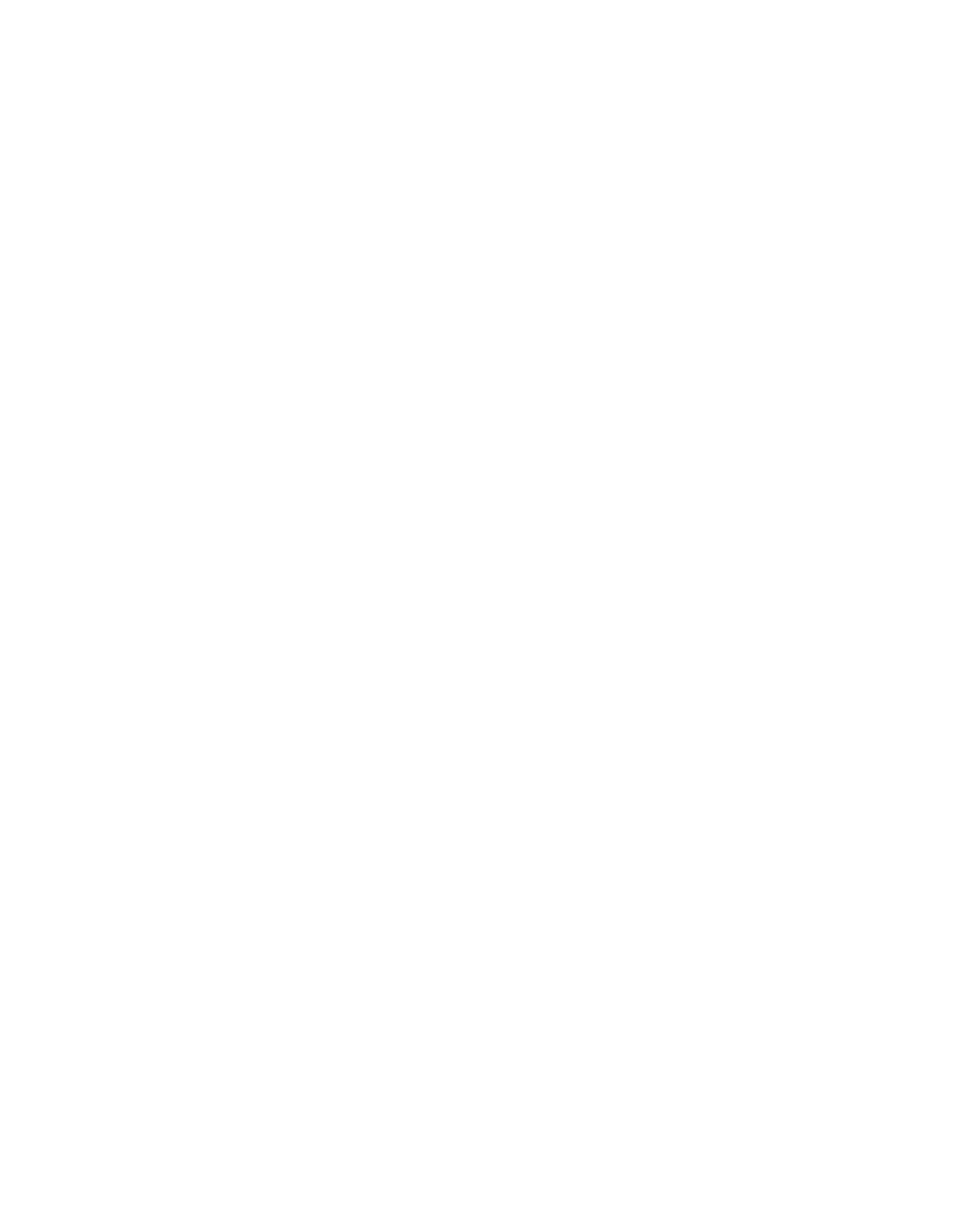### **BURKE, Justice.**

[¶1] Appellants, George and Geraldine Zeimens, contend that the right-of-way for Sheep Creek Road is sixty-six feet wide. If they are correct, an electric power line built by the City of Torrington is located, in part, outside of the right-of-way and on the Zeimens' property. Torrington and Goshen County contend that the right-of-way is eighty feet wide, and that the electric power line is located entirely within the right-ofway. Unable to resolve their differences, the Zeimens filed suit against the City and the County. After a bench trial, the district court ruled that the right-of-way is eighty feet wide, and entered judgment in favor of Torrington and the County. The Zeimens appealed that judgment. We will affirm.

### *ISSUES*

[¶2] The Zeimens present these two issues:

1. Whether the board of county commissioners failed to make certain and definite the width ascribed to Goshen County Road 72.

2. Whether the width of the right-of-way for Goshen County Road 72 is limited to that width as actually laid out and opened to public travel, or sixty-six feet.

The City and the County disagree with this statement of the issues, and assert that the only issue on appeal is whether the district court correctly ruled that Sheep Creek Road is eighty feet wide, thereby precluding the Zeimens' claims for taking and trespass.

### *FACTS*

[¶3] In 1908, the Board of Commissioners for Laramie County, Wyoming, began the process of establishing Sheep Creek Road as Laramie County Road 32, running generally east from Torrington to the Nebraska border. The County Surveyor was instructed to survey and plat the road. The plat he prepared and filed with the Laramie County Clerk designates the center line of Sheep Creek Road, but fails to indicate its width. In 1911, Goshen County was established from a portion of Laramie County. 1911 Wyo. Sess. Laws Ch. 10. The new Goshen County included Sheep Creek Road, which became Goshen County Road 72.

[¶4] The Zeimens own and live on property north of, and adjacent to, Sheep Creek Road. In 2008, the City of Torrington received permission from Goshen County to build an electric power line in the right-of-way of Sheep Creek Road. One wooden utility pole and one steel utility pole were erected on the Zeimens' property. The parties agree that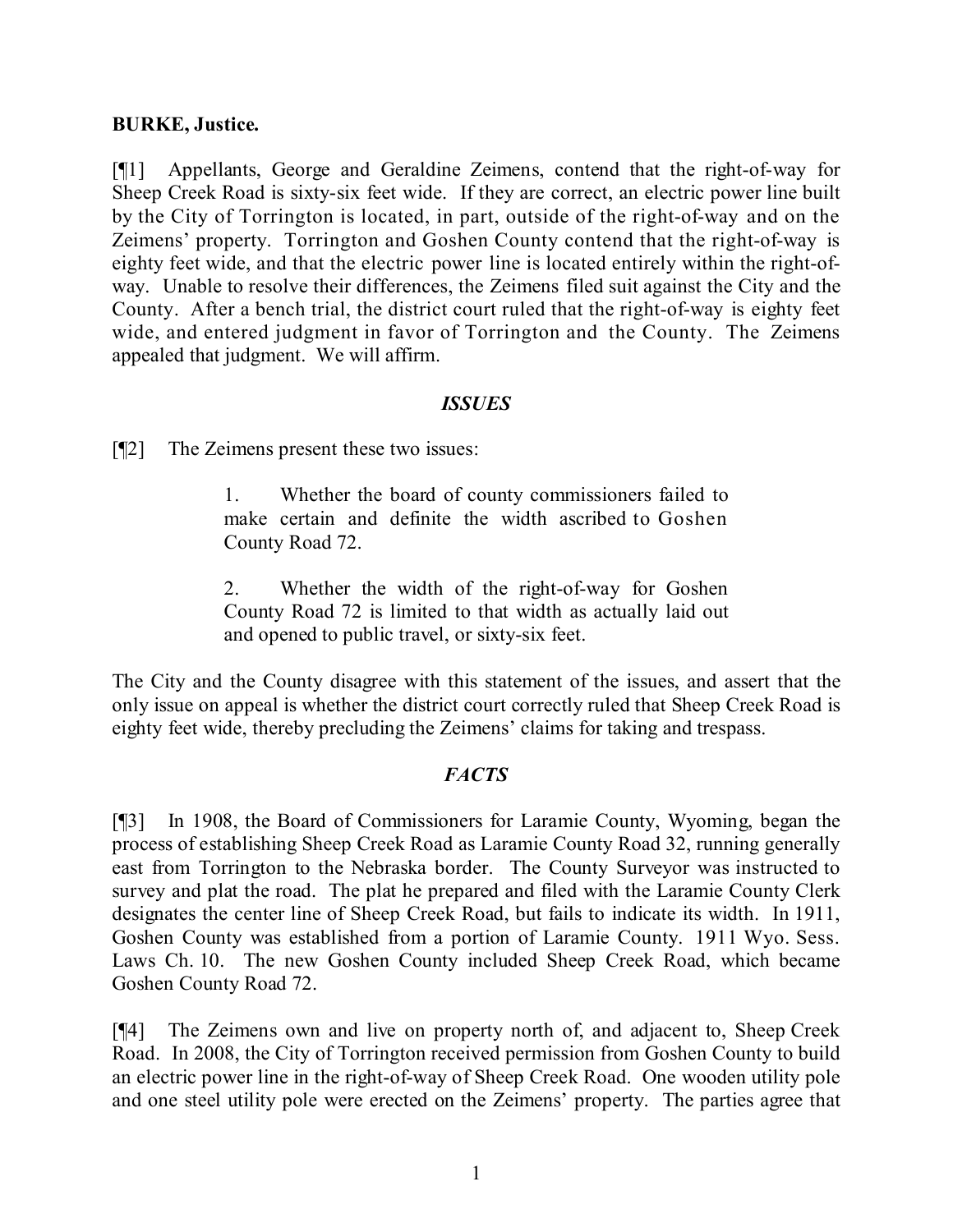these poles extend beyond the right-of-way if it is only sixty-six feet wide, as the Zeimens contend, but are within the right-of-way if it is eighty feet wide, as the City and County contend. The Zeimens sued the City and the County, seeking damages resulting from trespass and taking of their property. After a bench trial, the district court ruled that the Sheep Creek Road right-of-way is eighty feet wide, and entered judgment against the Zeimens. They have appealed that ruling.

#### *STANDARD OF REVIEW*

[¶5] We review a district court's decision after a bench trial using this standard of review:

> The factual findings of a judge are not entitled to the limited review afforded a jury verdict. While the findings are presumptively correct, the appellate court may examine all of the properly admissible evidence in the record. Due regard is given to the opportunity of the trial judge to assess the credibility of the witnesses, and our review does not entail weighing disputed evidence. Findings of fact will not be set aside unless the findings are clearly erroneous. A finding is clearly erroneous when, although there is evidence to support it, the reviewing court on the entire evidence is left with the definite and firm conviction that a mistake has been committed. We review a district court's conclusions of law *de novo* on appeal.

*Springer v. Blue Cross & Blue Shield*, 944 P.2d 1173, 1175-76 (Wyo. 1997) (internal citations omitted).

### *DISCUSSION*

[¶6] The district court relied on this guidance for interpreting or construing an easement:

> When construing an easement, we seek to determine the intent of the parties to the easement ... and begin by attempting to glean the meaning of the easement from its language. *R.C.R., Inc. v. Rainbow Canyon, Inc.*, 978 P.2d 581, 586 (Wyo. 1999); *see also Restatement (Third) Property* (Servitudes)  $\S 4.1$  (2000). If the language of the easement is clear and unambiguous, we interpret the easement as a matter of law, without resorting to the use of extrinsic evidence to determine the parties' intent. *R.C.R.*, 978 P.2d at 586. If,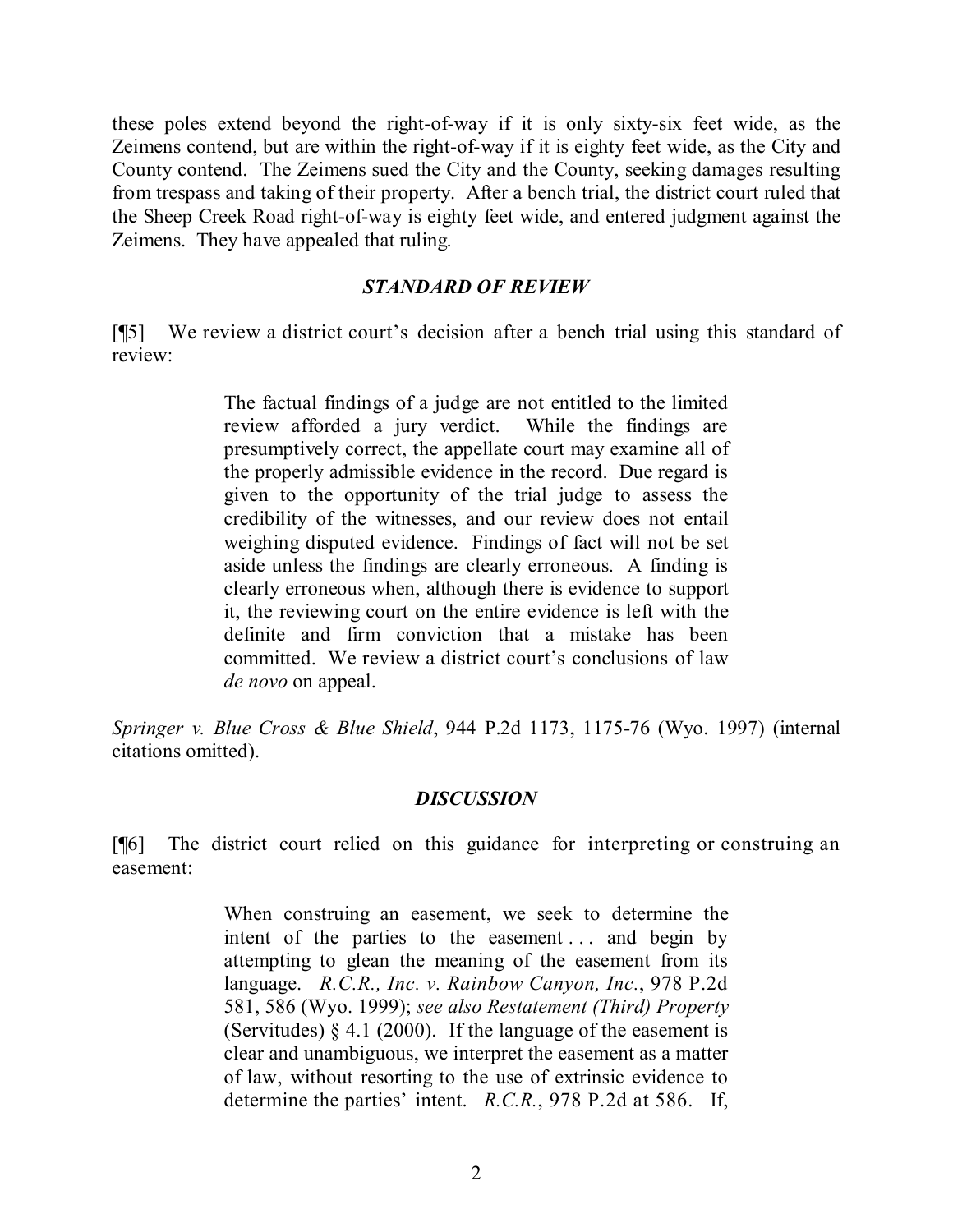however, the language is ambiguous, then the court looks to extrinsic evidence to ascertain the parties' intent. *Hasvold* [*v. Park County School District No. 6*, 2002 WY 65, ¶ 13, 45 P.3d 635, 638 (Wyo. 2002)]; *R.C.R., Inc.*, 978 P.2d at 586; *Edgcomb v. Lower Valley Power & Light, Inc.*, 922 P.2d 850, 855 (Wyo. 1996).

*Lozier v. Blattland Investments, LLC*, 2004 WY 132, ¶ 9, 100 P.3d 380, 383 (Wyo. 2004) (quotation marks omitted). With even more specific reference to plats, we have explained that "we interpret the language used in a plat in accordance with contract interpretation principles. . . . As with all contracts, our goal in interpreting covenants and plats is to determine and effectuate the intentions of the parties, especially the grantor." *Brumbaugh v. Mikelson Land Co.*, 2008 WY 66, ¶ 13, 185 P.3d 695, 701 (Wyo. 2008).

[¶7] The plat of Sheep Creek Road on file in the office of the Laramie County Clerk does not specify the width of the road. This led the district court to determine that "the plat map is clear and unambiguous, with one exception: the width of Sheep Creek Road." The court admitted extrinsic evidence to assist in resolving the ambiguity and determining the intended width of the road.

[¶8] The district court considered the original field notes of the County Surveyor who surveyed and platted Sheep Creek Road, which are preserved in the Laramie County Road Field Book. These, too, fail to specify the width of the road. However, Laramie County's archived records also included a handwritten transcription of these field notes, signed and dated one day after the original. The transcribed notes are nearly identical to the original field notes, with the significant exception that the transcription includes the information that Sheep Creek Road is "80 feet wide." In addition, Laramie County's Road Index records the various actions taken by the county commissioners to establish Sheep Creek Road. In the "Remarks" section of the index card for the road is the notation "Road 80' wide." The district court concluded that these extrinsic documents provided "dispositive evidence" that Sheep Creek Road was intended to be eighty feet wide.

[¶9] The Zeimens assert that, when county commissioners utilize the statutory processes to establish a county road, their actions must be made of public record so as to make it "certain and definite as to what were public roads." *Rocky Mountain Sheep Co. v. Board of County Commissioners of Carbon County*, 73 Wyo. 11, 22, 269 P.2d 314, 318 (1954), quoting *Nixon v. Edwards*, 72 Wyo. 274, 291, 264 P.2d 287, 293 (1953). They insist that a road cannot be a county road "unless and until lawfully established as such by official authority." *George W. Condon Co. v. Board of Comm'rs of Natrona County*, 56 Wyo. 38, 53, 103 P.2d 401, 407 (1940). They emphasize the importance of recording the official documents that establish a county road: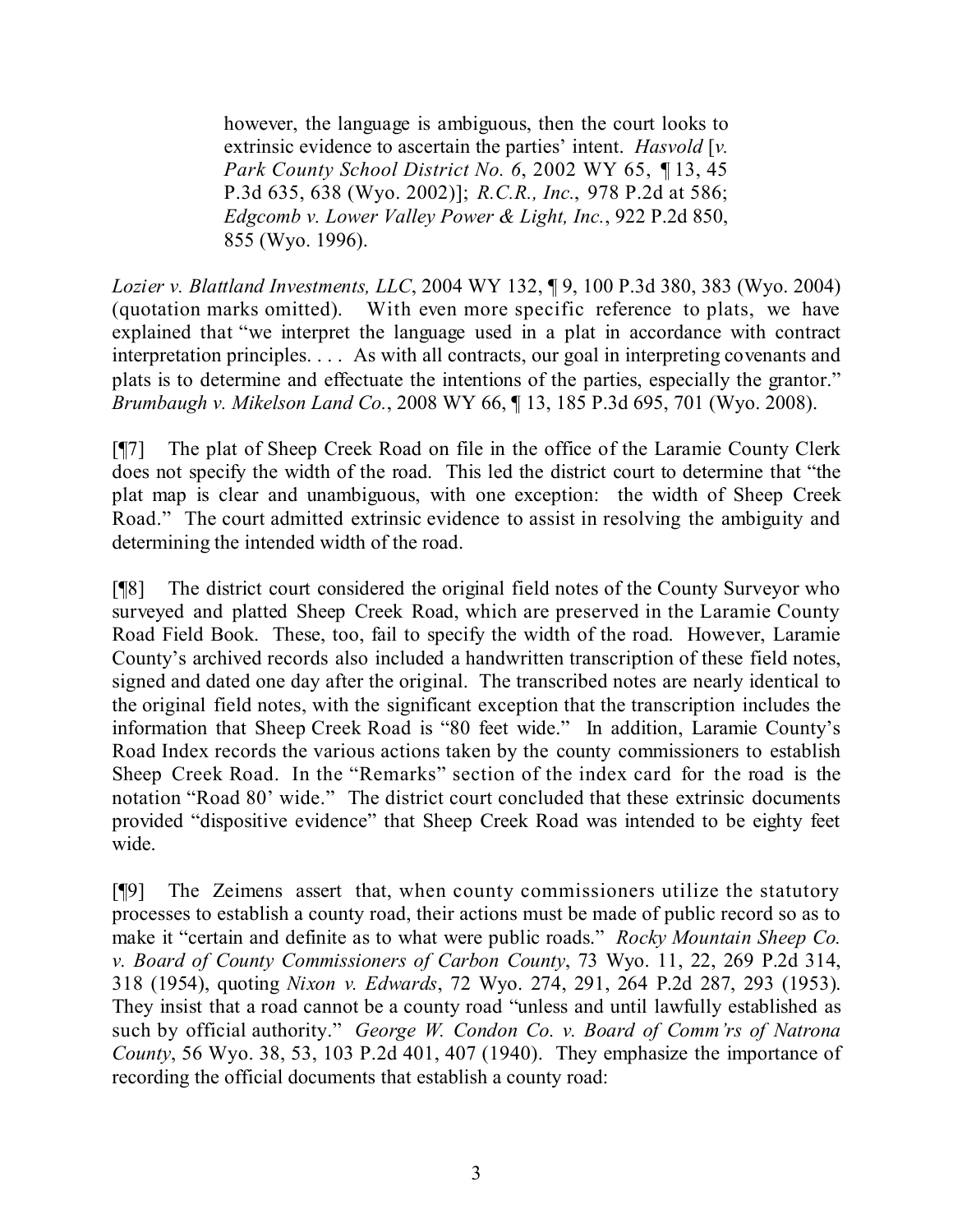The survey and plat . . . establishes for all times where the road is located and in effect establishes ownership in the county. As we said in *Ruby v. Schuett*, Wyo., 360 P.2d 170, 174 [(1961)], all persons, including parties whose land is to be taken, are entitled to be informed of the land which the road is to occupy, and the description in the plat should be so definite and certain that a competent surveyor could, based upon the description, determine the road's location.

*Kern v. Deerwood Ranch*, 528 P.2d 910, 912 (Wyo. 1974). The Zeimens further note that the statute in effect when Sheep Creek Road was established specified that "no county road shall hereafter be established, altered or vacated in any county in this state, except by authority of the board of the county commissioners." Wyo. Stat. § 1907 (1899).

[¶10] The Zeimens assert that the Laramie County Commissioners failed to take the official actions necessary to establish the width of Sheep Creek Road. They contend that there is no documentation of any "action or proceeding of the board of county commissioners which affirmed, acknowledged or adopted the surveyor's notation as the true, intended width of the road." Because the commissioners did not officially adopt or ratify the County Surveyor's field notes, the Zeimens maintain that they are only the field notes of a surveyor, not documentation of any action of the Laramie County Commissioners to establish the width of Sheep Creek Road. Similarly, the Zeimens assert that the notation on the Road Index Card provides no indication that the county commissioners took any official action to establish the road right-of-way as eighty feet wide.

[¶11] On the basis that the width of the road was never officially established, the Zeimens contend that "it is the physical road which the law holds to be the established county road." *Sheridan County v. Spiro*, 697 P.2d 290, 299 (Wyo. 1985). The Zeimens maintain that Sheep Creek Road was physically established as sixty-six feet wide. Although the road is not fenced on the Zeimens' own property, they assert that fences on neighboring properties indicate a road width of sixty-six feet. At trial, Mr. Zeimens testified as follows:

> Q: Are there fences along Sheep Creek Road in the vicinity of your property?

A: Yes, there are.

Q: Could you please describe those fences and their location?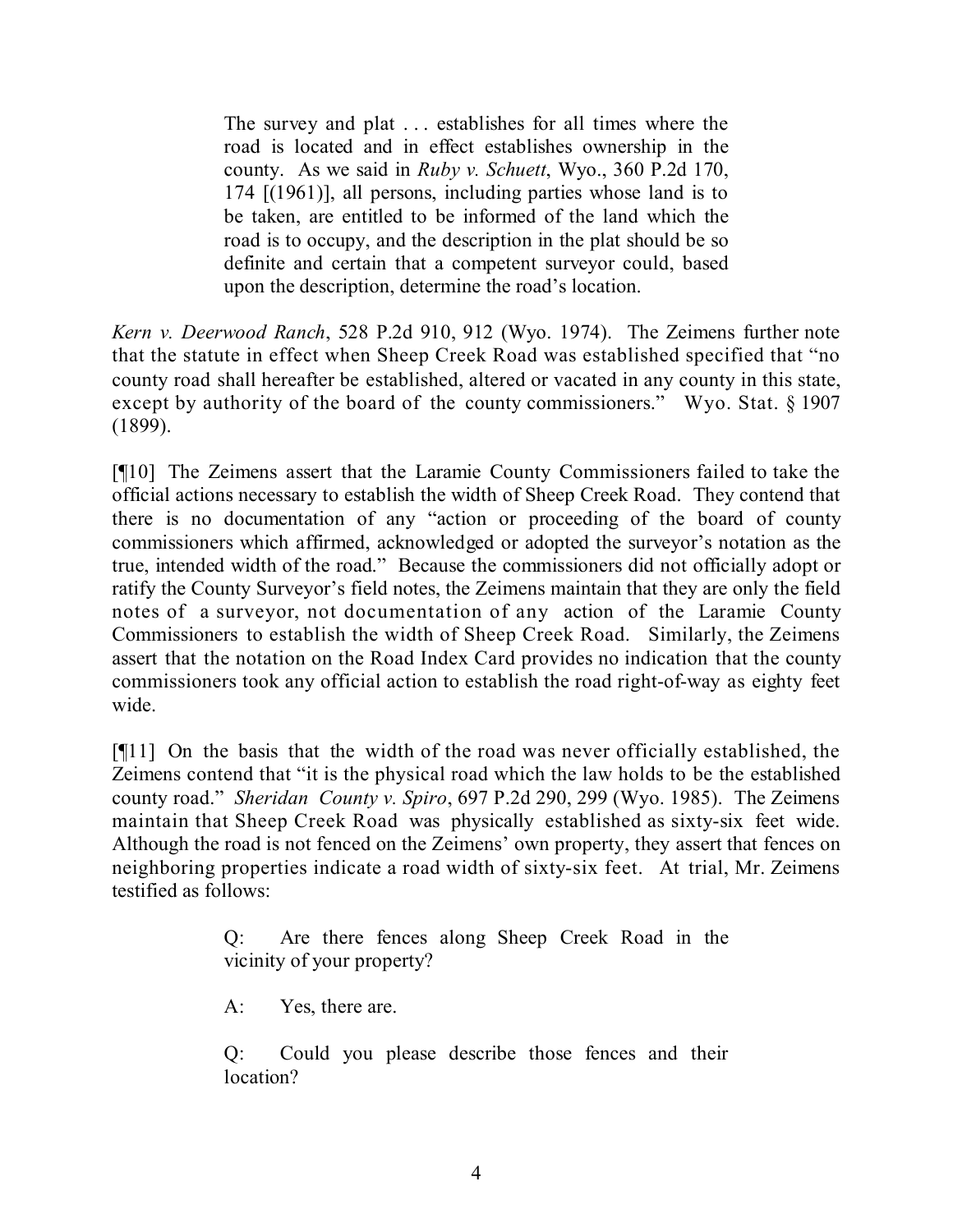A: Well, the property east of me belongs to the BLM, and on the north side of the road it's fenced to 66 feet. There was a fence on the south side of the road which belonged to the city which was fenced also at 66 feet.

A few years ago a new fence was installed along the city's property southeast of me. It says airport property, and the purpose of that fence was for Homeland Security is my understanding, and it was moved back to 40 feet [from the center of the road]. There is also a fence directly across from me on the front, the farm land to the south of me, and it is slightly less than 33 feet [from the center]. Just west of my property on my neighbor there, there [are] remnants of a fence there, . . . corner posts and so forth, and they were also set at 33 feet [from the center of the road].

The Zeimens also rely on a survey prepared for the City in 1999, and given to the Zeimens at the time they purchased the property, which indicates that the Sheep Creek Road right-of-way is sixty-six feet wide. Finally, they cite Wyo. Stat. Ann. § 24-1- 101(d), which provides that:

> Only that portion of county highways, not to exceed sixty-six (66) feet in width, which was actually constructed or substantially maintained by the county and travelled and used by the general public for a period of ten (10) years or longer ... shall be presumed to be public highways lawfully established as such by official authority.

The Zeimens concede that this statute applies specifically to county roads established through prescription, and so does not directly apply to Sheep Creek Road. They contend, however, that the statute confirms that "the legislative policy of this state clearly prefers the location of the physical road as it was opened and used by the general public, as opposed to the road as it was surveyed." The Zeimens emphasize that the statute expressly specifies that county roads to which it applies may not exceed sixty-six feet in width.

[¶12] When we evaluate the Zeimens' legal position, we agree that a board of county commissioners must take official action, in accordance with statutory mandate, in order to establish a county road. But the cases relied upon by the Zeimens deal only with the *establishment* of county roads. *See Kern*, 528 P.2d at 912 (The defendants failed to prove the existence of a county road because they did not show that a plat and survey of the road had been filed in the office of the county clerk.); *Ruby*, 360 P.2d at 174 (A county road was not established where a plat and survey were not placed of record.);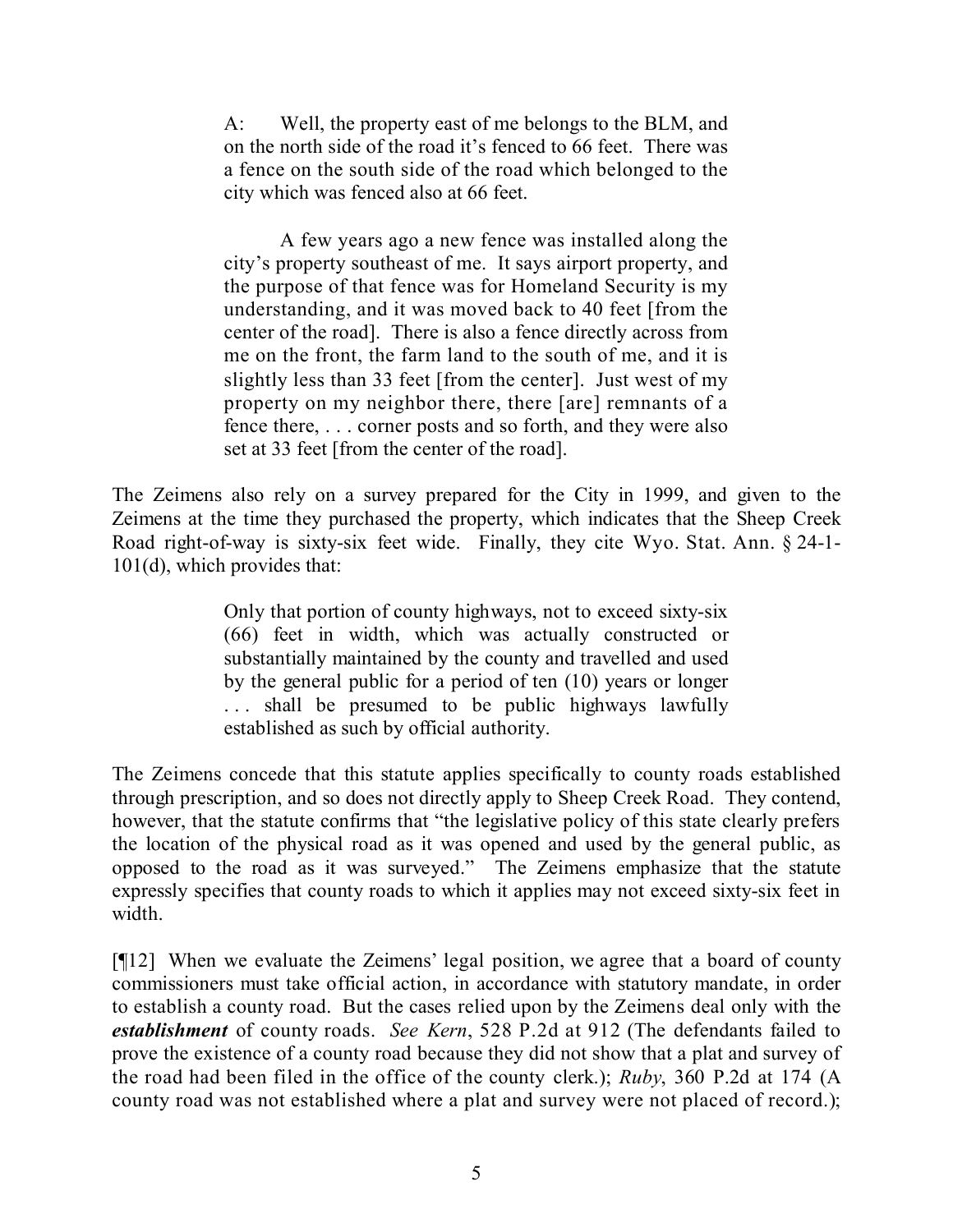*Rocky Mountain Sheep Co.*, 73 Wyo. at 25, 269 P.2d at 319 ("The crucial question is, can a county road be established without there being placed of record a plat of the survey of such road together with the proceedings in relation to its location, establishment or alteration?" The Court answered no.); *Nixon*, 72 Wyo. at 280, 264 P.2d at 288 (A public road may not be established by adverse use where "recognition by the public authorities was entirely omitted."). Those cases are not directly applicable here, because the Zeimens do not dispute the *establishment* of Sheep Creek Road. As stated in their brief, they "do not contend that County Road 72 has not been established by lawful authority of the county commissioners. Rather, the Zeimens contend there were no proceedings of the board in relation to the . . . width of County Road 72."

[¶13] Of more direct application, we have previously held that county commissioners' failure to state the width of a county road is an irregularity, but not one that precludes the establishment of the road. "Assuming that the resolution of the board of commissioners should have stated the width of the road, and that what was actually done was irregular, we doubt that in view of the facts herein, the board was without jurisdiction." *Harris v. Board of County Comm'rs*, 76 Wyo. 120, 126, 301 P.2d 382, 384 (Wyo. 1956). As explained in a later case, we have held "that where there is a map of the proposed road on file, a defect in the description of the proposed road was a mere irregularity, not fatal to the Board's jurisdiction." *Big Horn County Comm'rs v. Hinckley*, 593 P.2d 573, 577 (Wyo. 1979).

[¶14] Applying these precedents here, we cannot conclude that the county commissioners' failure to state the width of Sheep Creek Road means that no width was ever officially established. Instead, like the district court, we conclude that the failure to state the width of the road renders the official documents ambiguous. Accordingly, the district court did not err when it considered extrinsic evidence to determine the width of Sheep Creek Road.

[¶15] We also disagree with the Zeimens about the significance of the County Surveyor's field notes. It is true, as they assert, that the County Surveyor does not have the authority to establish county roads. That authority belongs solely to the board of county commissioners. But the record in this case establishes that the Laramie County Commissioners instructed the County Surveyor to prepare the official survey and plat of Sheep Creek Road. "In the case of official surveys, it will always be presumed that the surveyor did his duty, and that his work was accurate." *Hudson v. Erickson*, 67 Wyo. 167, 180, 216 P.2d 379, 383 (1950), quoting 11 C.J.S. *Boundaries* § 104, at 692 (1938). *See also Sowerwine v. Nielson*, 671 P.2d 295, 300 (Wyo. 1983). Accordingly, we have recognized a surveyor's field notes as "important" evidence, and, "not only the best, but the most reliable, evidence as to where the road was officially located." *Board of Comm'rs of Sheridan County v. Patrick*, 18 Wyo. 130, 146, 150, 107 P. 748, 751-52 (1910).